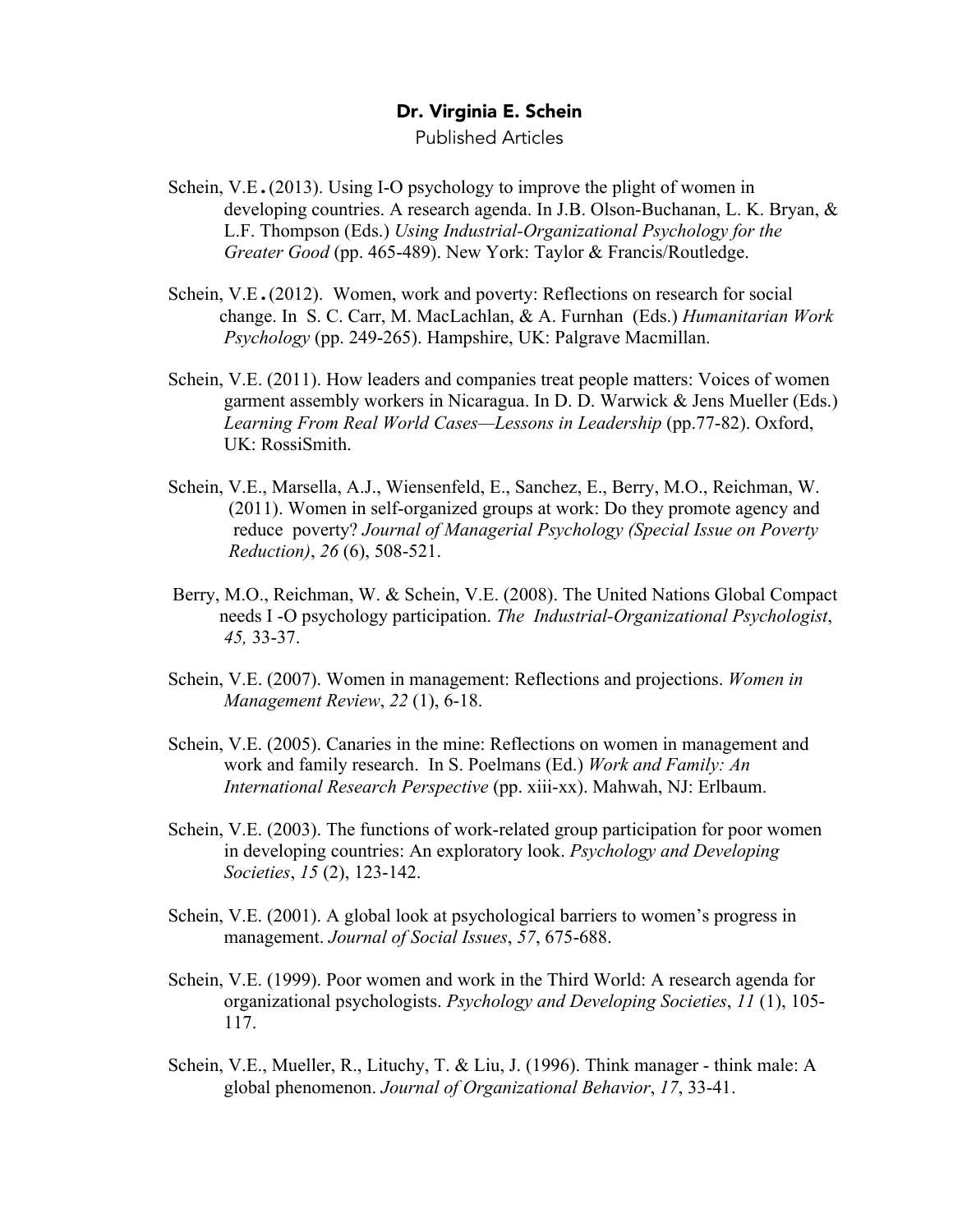- Schein, V.E. (1994). Managerial sex typing: A persistent and pervasive barrier to women's opportunities. In M. Davidson & R. Burke (Eds.) *Women in Management* (pp-41-52). London: Paul Chapmen.
- Schein, V.E. (1994). Power, sex and systems. *Women in Management Review*, *9* (1)*,* 4-8.
- Schein, V. E. & Davidson, M. (1993). Think manager think male: Managerial sextyping amongU.K. business students. *Management Development Review*, *6* (3), 24-28.
- Schein, V. E. (1993). The work-family interface: Challenging corporate convenient. *Women in Management Review*, *8* (4), 22-27.
- Schein V.E. & Mueller, R. (1992). Sex role stereotypes and requisite management characteristics: A cross cultural look. *Journal of Organizational Behavior*, *13*, 439-447.
- Brenner, O., Tomkiewicz, J. & Schein, V.E. (1989). The relationship between sex role stereotypes and requisite management characteristics revisited. *Academy of Management Journal*, *32*, 662-669.
- Schein, V.E., Mueller, R. & Jackobson, C. (1989). The relationship between sex role stereotypes and requisite management characteristics among college students. *Sex Roles*, *20*, 103-110.
- Schein, V.E. (1989). Would women lead differently? In R. Rosenbach & R. Taylor (Eds.), *Contemporary Issues in Leadership* (pp. 154-160). Boulder, Colorado: Westview, 2nd Ed.
- Schein, V.E. & Diamoante, T. (1988). Organizational attraction and the personenvironment fit. *Psychological Reports*, *62*, 167-173.
- Schein, V.E. (1987). Strategies used by US and UK Managers in external relationships. In F. Hoy (Ed.), *Best Papers Proceedings* (pp. 220-223). Annual Meeting of the Academy of Management, New Orleans.
- Schein, V.E. (1985). Organizational realities: The politics of change. In D. Warrick (Ed.), *Contemporary Organization Development* (pp. 86-97). Glenview, Illinois: Scott Foresman. (Reprinted in: *Training and Development Journal*, 1985, 37-41).
- Schein, V.E. (1983). Strategic management and the politics of power. *Personnel Administrator*, October, 55-58.
- Schein, V.E. (1982). Power and political behaviors in organizations: A new frontier for research on male/female differences. In A. Hoiberg (Ed.), *Women and the World of Work* (pp.77-84). New York: Plenum.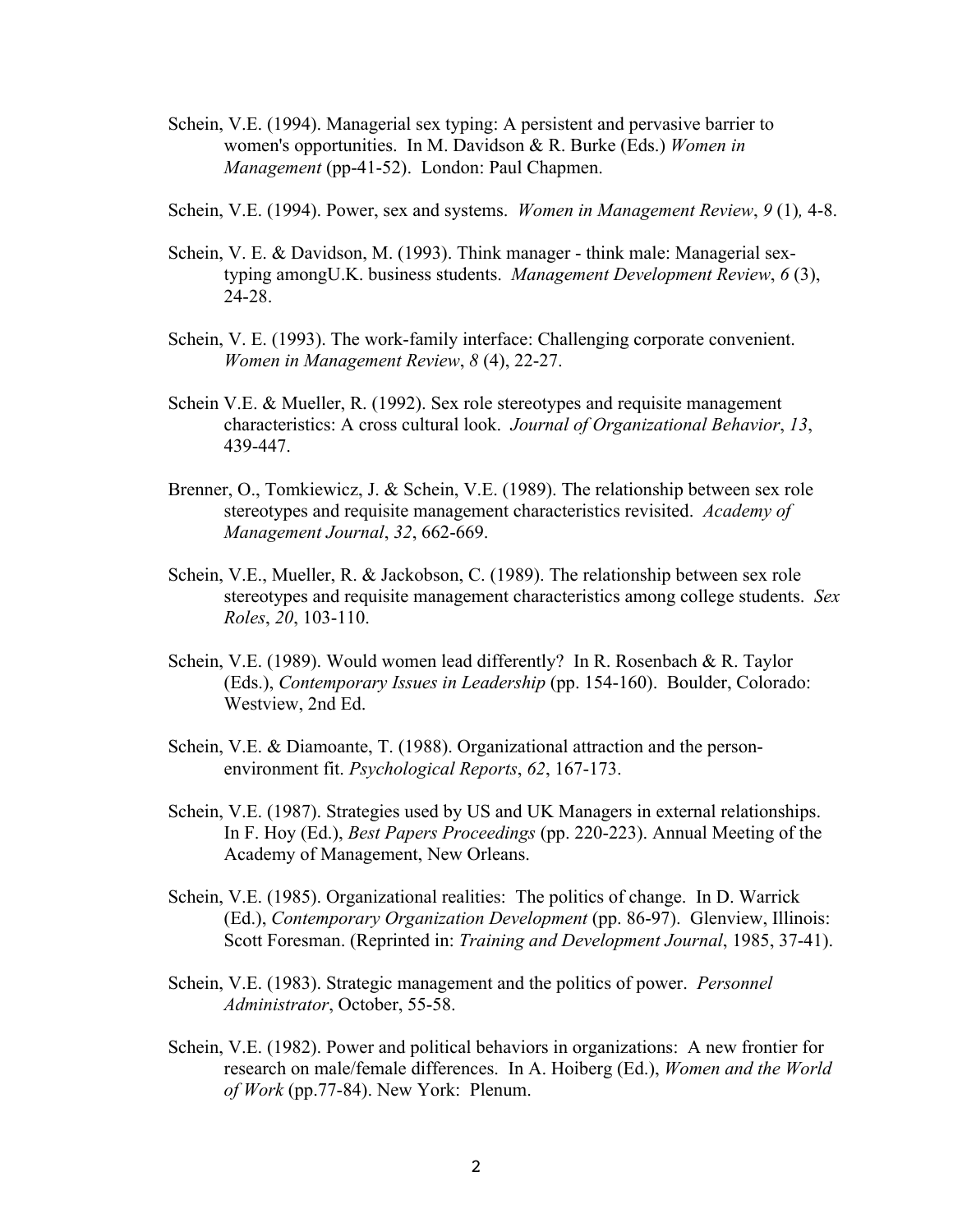- Greiner, L. & Schein, V.E. (1981). The paradox of managing a project-oriented matrix: establishing coherence within chaos. *Sloan Management Review*, *22* (2), 17-22.
- Schein, V.E. (1981). Strategic management. *Advanced Management Report*, *2*, 1-2.
- Schein, V.E. (1979). Examining an illusion: the role of deceptive behavior in organizations. *Human Relations*, *32*, 287-295.
- Schein, V.E., Maurer, E. & Novak, J. (1978). Supervisors' reactions to flexible working hours. *Journal of Occupational Psychology*, *51*, 333-337.
- Schein, V.E. (June, 1978). Impact of flexible working hours on productivity and attitudes. Testimony before Committee on Governmental Affairs, United States Senate, Washington, D.C.
- Schein, V.E. (1978). Sex role stereotyping, ability and performance: prior research and new directions. *Personnel Psychology*, *31*, 259-268. (Reprinted in: *Journal of Library Administration*, 1981, 87-94).
- Schein, V.E. (1978). Playing to win some leads with liabilities. *Contemporary Psychology*, *23*, 138-139, (review of M. Maccoby's *The Gamesman*).
- Schein, V.E. (1977). Individual privacy and personnel psychology: The need for a broader perspective. *Journal of Social Issues*, *2*, 42-48.
- Schein, V.E., Mauer, E. & Novak, J. (1977). Impact of flexible working hours on productivity. *Journal of Applied Psychology*, *62*, 463-465.
- Schein, V.E. (1977). Political strategies for implementing change. *Group and Organizational Studies*, *2*, 42-48.
- Schein, V.E. & Greiner, L. (1977). Bureaucracies and the fate of organization development. *Organizational Dynamics*, *5* (3), 48-61.
- Schein, V.E. (1977). Individual power and political behaviors in organizations: An inadequately explored reality. *Academy of Management Review*, *2*, 64-72.
- Schein, V.E. (1976). Privacy and personnel: a time for action. *Personnel Journal*, *55*,  $604-607+$ .
- Schein, V.E. (1976). Think manager--think male. *Atlanta Economic Review*, *26*, 21-24.
- Schein, V.E. (1975). The relationship between sex role stereotypes and requisite management characteristics among female managers. *Journal of Applied Psychology*, *60*, 340-344.